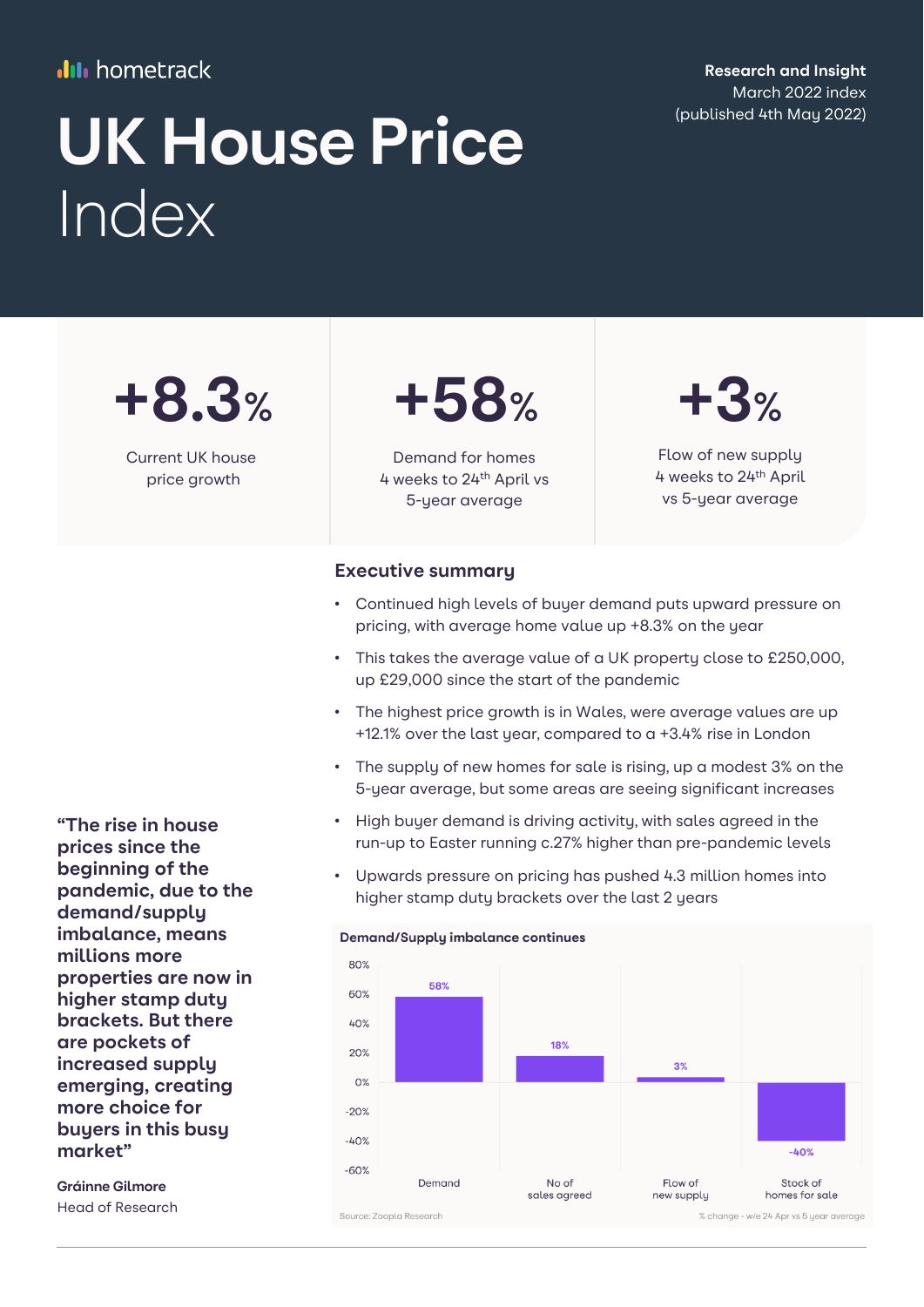

UK house price growth, three months to March 2022

#### **House price growth near 15-year high**

Average UK house prices climbed by £441 in March, rising to nearly £249,700. This took the annual rate of house price growth to +8.3%, down slightly from a peak of +8.8% in February and +8.6% in January. The levels of annual price growth registered over the last three months are the highest since 2007. Total average price growth since the start of the pandemic in March 2020 now stands at 13%.

House prices are being pushed up as buyer demand remains strong in the face of more constrained supply. Higher demand has also driven more transactions, with current levels of sales agreed running more than 20% higher than pre-pandemic levels.

However, price growth is not evenly spread across the country. Some of the most affordable markets are seeing the sharpest growth in house prices, with Wales leading the way. Prices in the principality are up +12.1% on the year. Price growth in the South West is also in double digits, at +10.6% Although this is a less affordable market compared to the UK average, the appeal of rural and coastal living has super-charged buyer demand in the two years since the start of the pandemic, driving up prices.



UK house price growth in Q1 reaches 15-year high

Annual price growth in London, the most expensive housing market in the UK, is the most modest, at +3.6%. The average price for flats in the capital has risen by just 2% since the start of the pandemic, and the potential value in this market is now driving demand.

The strongest price growth over the last year across the UK's major cities has been in in Liverpool (+10.1%) Nottingham (+9.8%) and Manchester (+9.5%), while there has been double digit price growth in Warrington (+12.3%), Wigan (+12.2%) and Rochdale (+11.8%) in the North, as well as Hastings (+10.6%) and Plymouth (+10.1%) in the South of England. Swansea in Wales also registered growth of +11% in the year to March.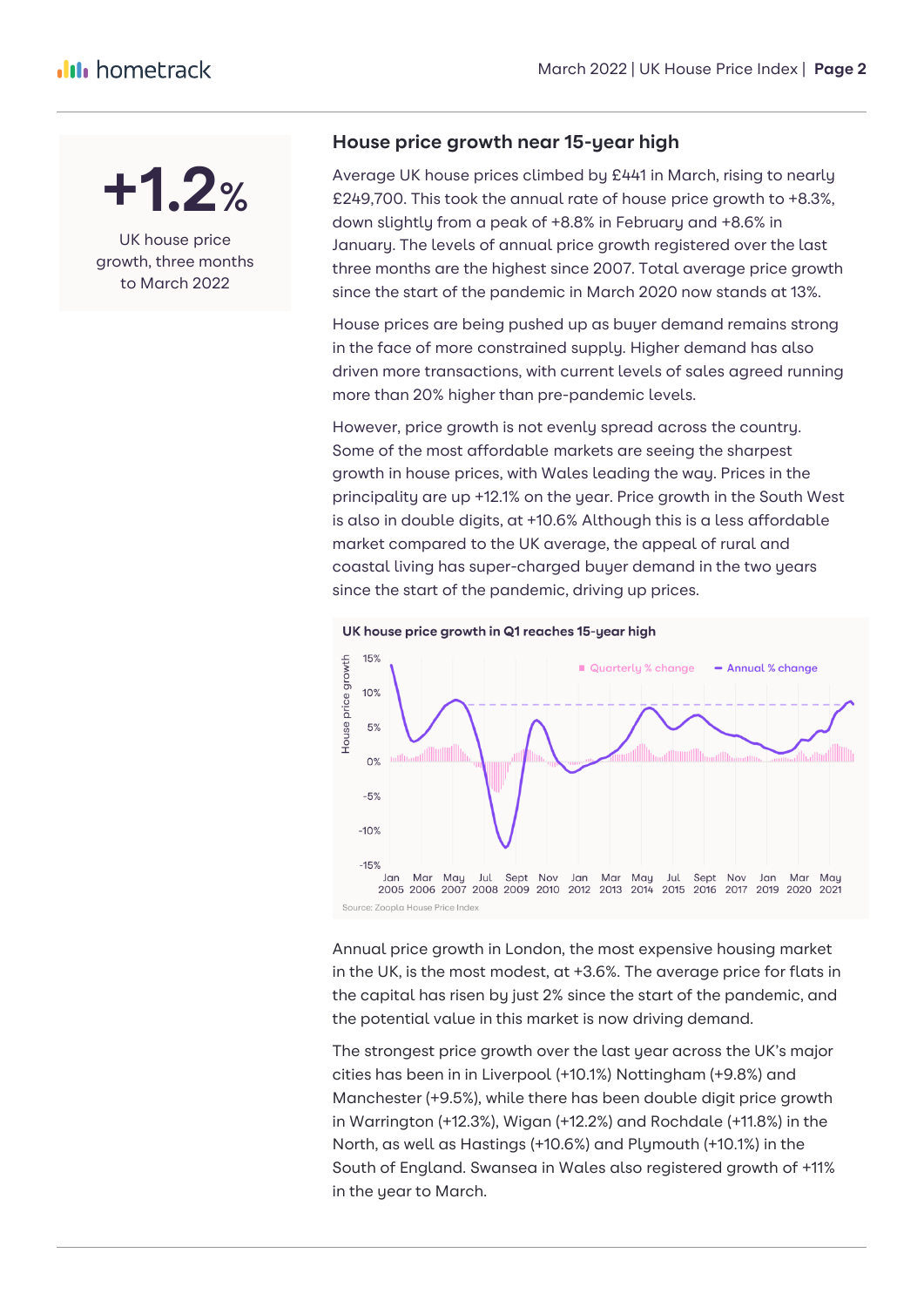**£249,700**

Average value of a home, UK, March 2022



Most affordable markets lead house price growth

#### **The pandemic impact on stamp duty**

As the chart below shows, the rise in house prices since the start of the pandemic – the value of an average home is £29,000 – has pushed millions more homes into higher stamp duty brackets across the UK. If these homes were to come onto the market now, or in the future, buyers would have to pay more stamp duty than in early 2020.

A total of 3.5 million homes in England and Northern Ireland have moved up into a higher stamp duty threshold,



Number of properties that have moved across stamp duty thresholds

A further 815,000 properties have moved across the thresholds in Scotland and Wales, which have slightly different thresholds. When looking at the entry threshold for stamp duty, the point at which buyers would have to start paying the purchase tax, some 1.5 million additional properties will now attract a stamp duty charge compared to two years ago.

Likewise, for first-time buyers, who benefit from a stamp duty relief on purchases up to £300,000 in England and Northern Ireland, some 1.9 million more properties have moved beyond this threshold since the start of the pandemic and the first lockdown.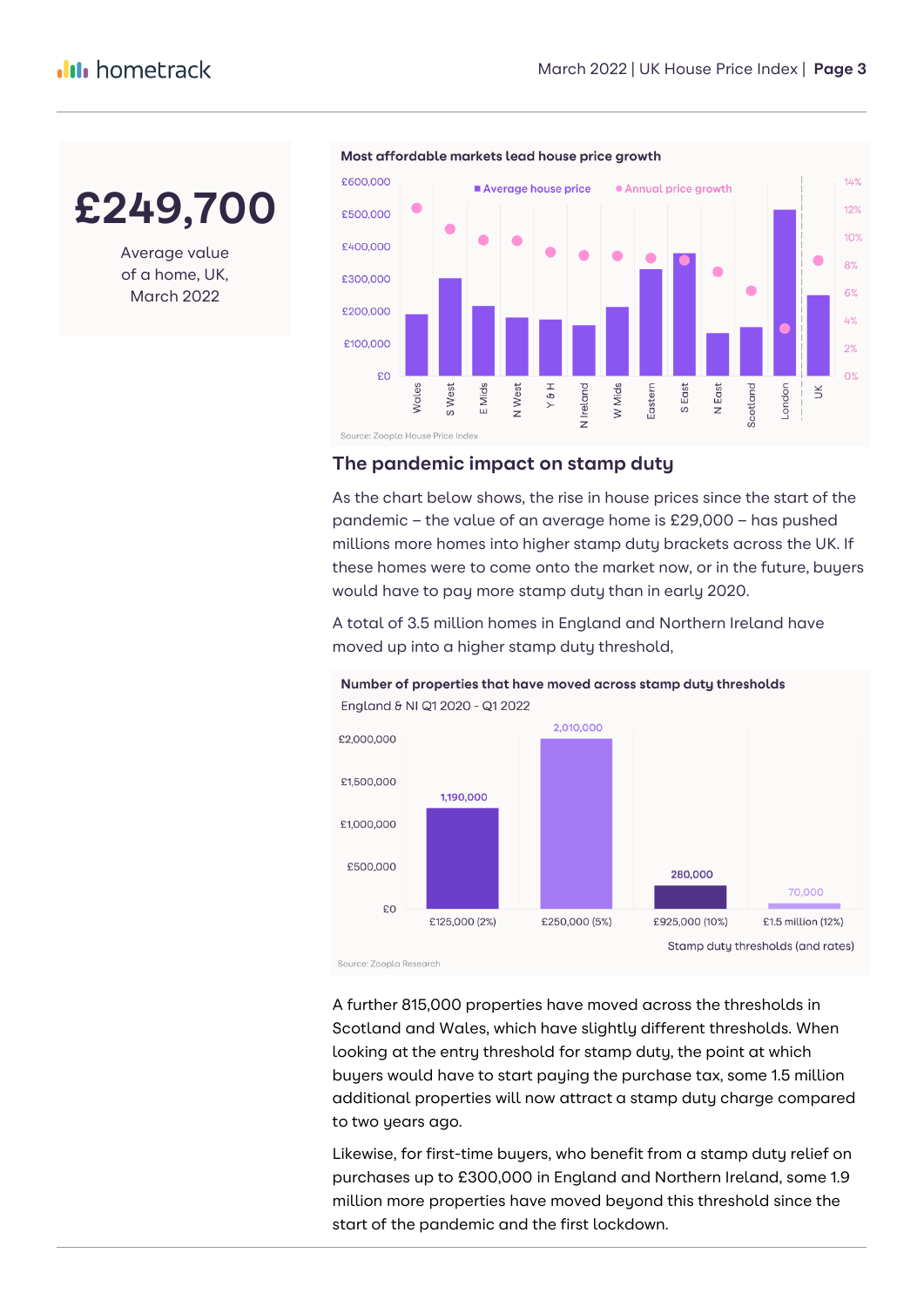#### **First-time buyers need larger deposits and higher income**

The increase in average values means that buyers must pay more than two years ago to purchase a home in many parts of the country. While homeowners who are selling will also benefit from the rise in equity in their own property, those entering the market will need to find additional finance.

By examining the preferred types of properties among first-time buyers, our analysis shows that the first-time buyer home is now averaging around £225,000, up from £197,600 at the start of the pandemic.



This means the average first-time buyer must find an additional £4,000 for a 15% deposit, and an additional £5,000 in added income every year to meet the criteria of a home loan which is within the 4.5 x income threshold.

However, there are some markets where price increases are less pronounced – for example, in London, first-time buyers favouring a two-bed flat are, on average, spending the same as they were 2 years ago, given the modest price rises for this type of property in the city.

Even with the additional cost of purchase, first-time buyers remain active in the market, but as interest rates continue to rise, as well as the cost of living, the dependence of first-time buyers on family and other sources of income to raise money for a deposit will likely increase, as will the importance of mortgages which offer access to the market with smaller deposits.

However, against this background of rising prices, there are also some markets around the country where the supply of homes for sale is starting to materially increase, offering more choice for buyers. If the momentum of supply is maintained, it will start to ease the upward pressure in pricing in these localities.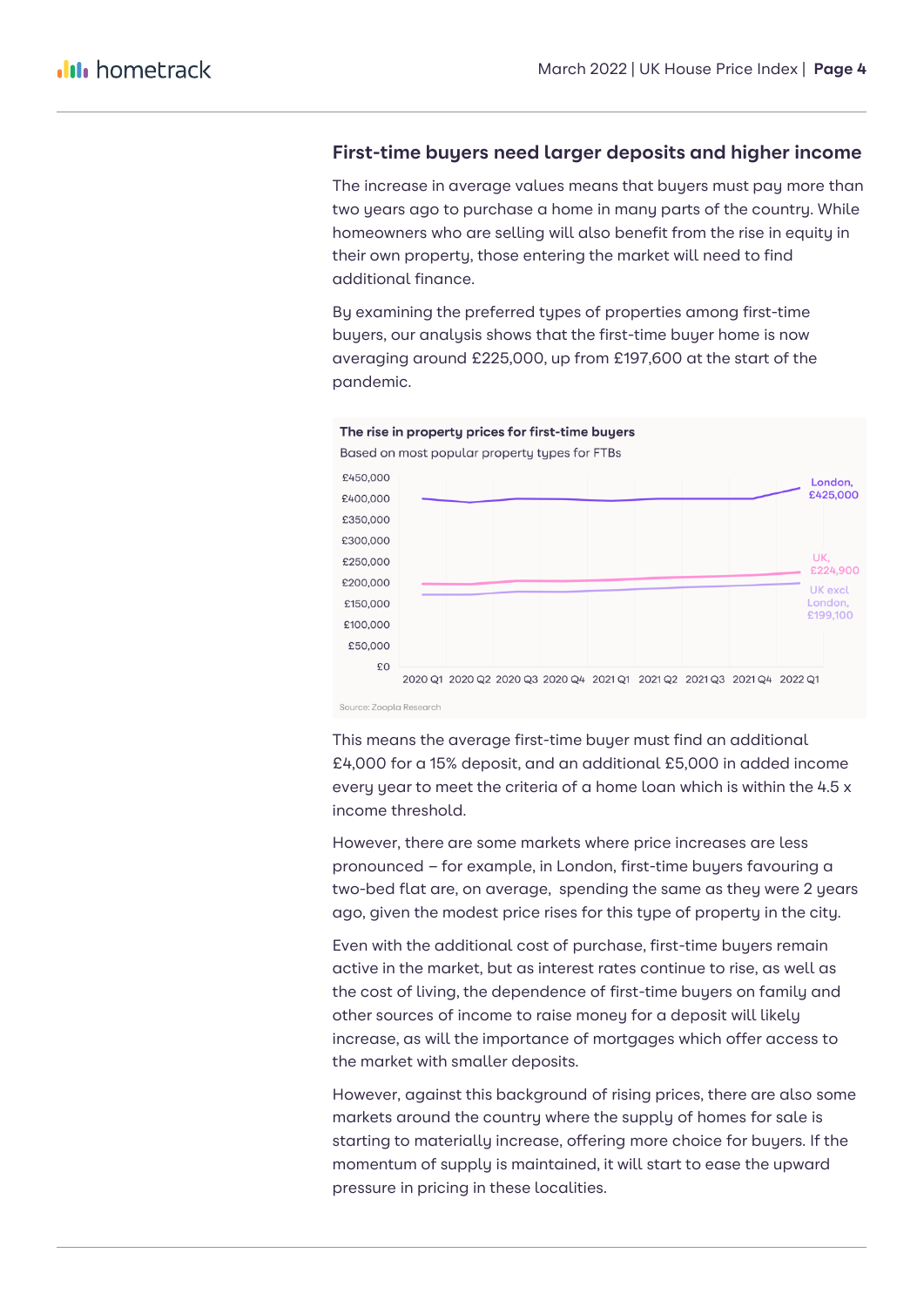**+38%**

Uplift in new sales listings in Pendle, April vs March 2022

#### **The Supply 'hotspots'**

The supply of homes newly listed for sale has started to rise, and is currently running at 3% above the 5-year average. This is a modest rise, and it will take some time yet to unwind the significant shortage of stock for sale, which is currently sitting some 40% below the 5 year average.

However, there are some areas across the country where listings have stepped up over the last month - the area with the largest rise in each region is listed in the chart below.

| <b>Local Authority</b> | <b>Region</b> | MoM growth in new<br>supply |
|------------------------|---------------|-----------------------------|
| Kensington and Chelsea | London        | 53%                         |
| Erewash                | E Mids        | 45%                         |
| Pendle                 | N West        | 38%                         |
| Elmbridge              | S East        | 38%                         |
| Southend-on-Sea        | Eastern       | 28%                         |
| Powys                  | Wales         | 27%                         |
| Stratford-on-Avon      | W Mids        | 27%                         |
| Sedgemoor              | S West        | 17%                         |
| Aberdeenshire          | Scotland      | 16%                         |
| Sheffield              | Y&H           | 14%                         |
| North Tyneside         | N East        | 5%                          |

#### **Regional new supply hotspots**

Source: Zoopla Research

4 weeks to 24 Apr vs 4 weeks to 27 Mar 2022

The increase in listings in Kensington & Chelsea - across all property types, comes amid the return of international demand into the sales market in London, with some buyers seeing value in central London where prices have risen more modestly than the rest of the country.

In the North West, a rise in supply of homes in Pendle will be attractive to buyers looking for a slice of rural life, as it borders two Areas of Outstanding Natural Beauty. Erewash in the East Midlands however is within easy commuting distance of Nottingham and Derby.

The increase in listings will provide more choice for buyers, helping to further loosen up housing chains, and could lead to higher numbers of transactions.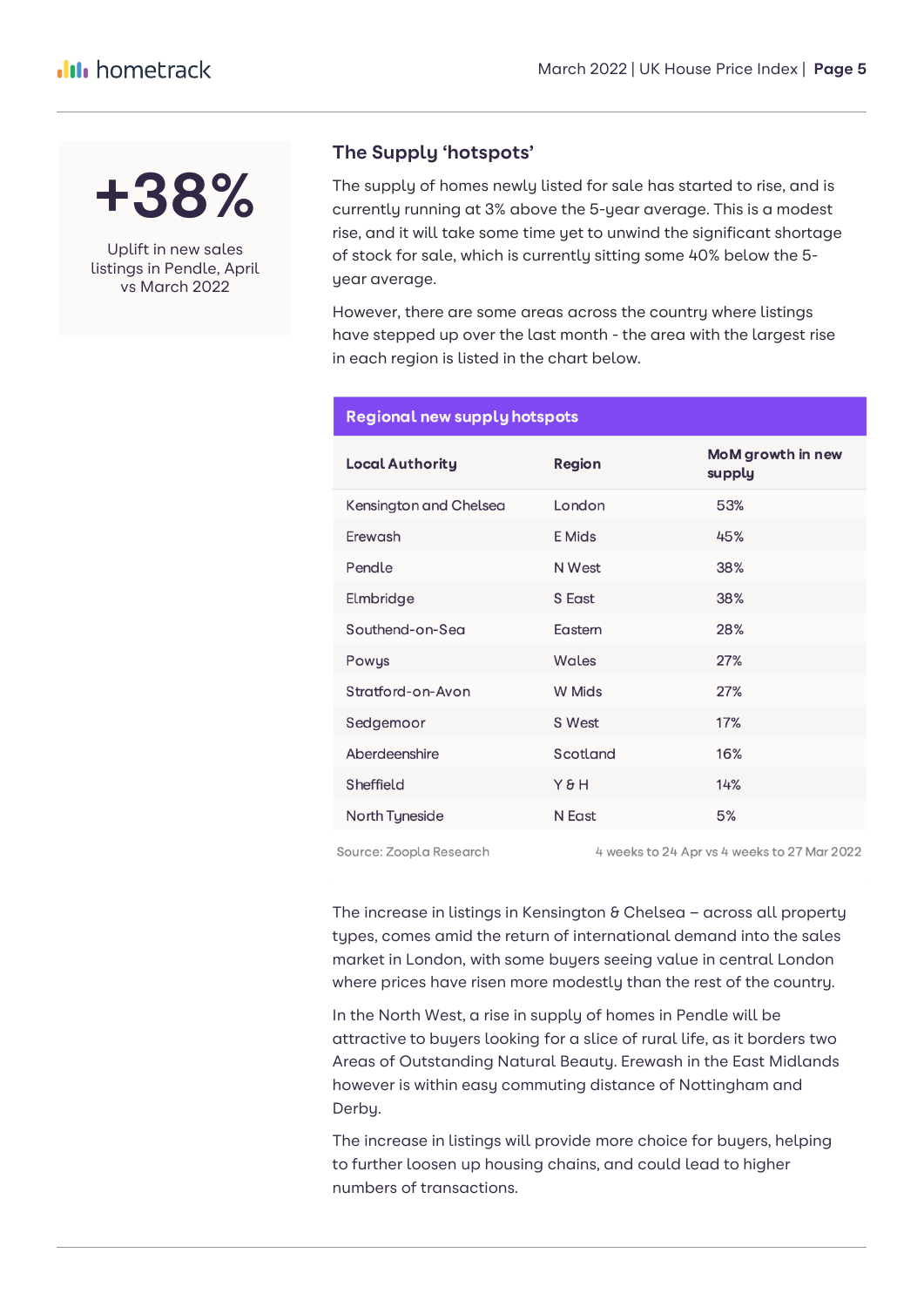#### **Outlook**

While there are signs of a positive turn in the supply of homes for sale, it is unlikely that the total shortage of stock across the UK will unwind this year. This will continue to put a floor under pricing.

However, the market will not continue to operate at its current pitch throughout the rest of the year. The economic headwinds which are already being felt in households across the country, will start to have more a material impact on the housing market in H2, putting some downward pressure on house price growth. These headwinds include the rising cost of living, and the rising cost of mortgage borrowing.

As we have illustrated in this report, recent price rises mean many more homes now attract higher stamp duty charges, and first-time buyers need more finance and support to climb onto the property ladder. Having said that, those who are already homeowners have the option to sell and crystallise these significant gains.

At the same time, the pandemic-led levels of demand (as many households continue to make the move they planned during successive lockdowns to a larger space or a different location) will also start to normalise. We forecast last year that strong demand would continue through the start of the this year, but that the market would return to more 'normal' pre-pandemic conditions from the summer.

All in all, this will result in a slowing in price growth in 2022, although it will remain in positive territory. We have forecast +3% growth in December, but the move from +8.3% to +3% may not be a linear progression, and it may take into Q1 2023 before price growth hits this level.

We forecast 1.2 million transactions this year, supported by a strong Q1 and Q2 in terms of sales agreed.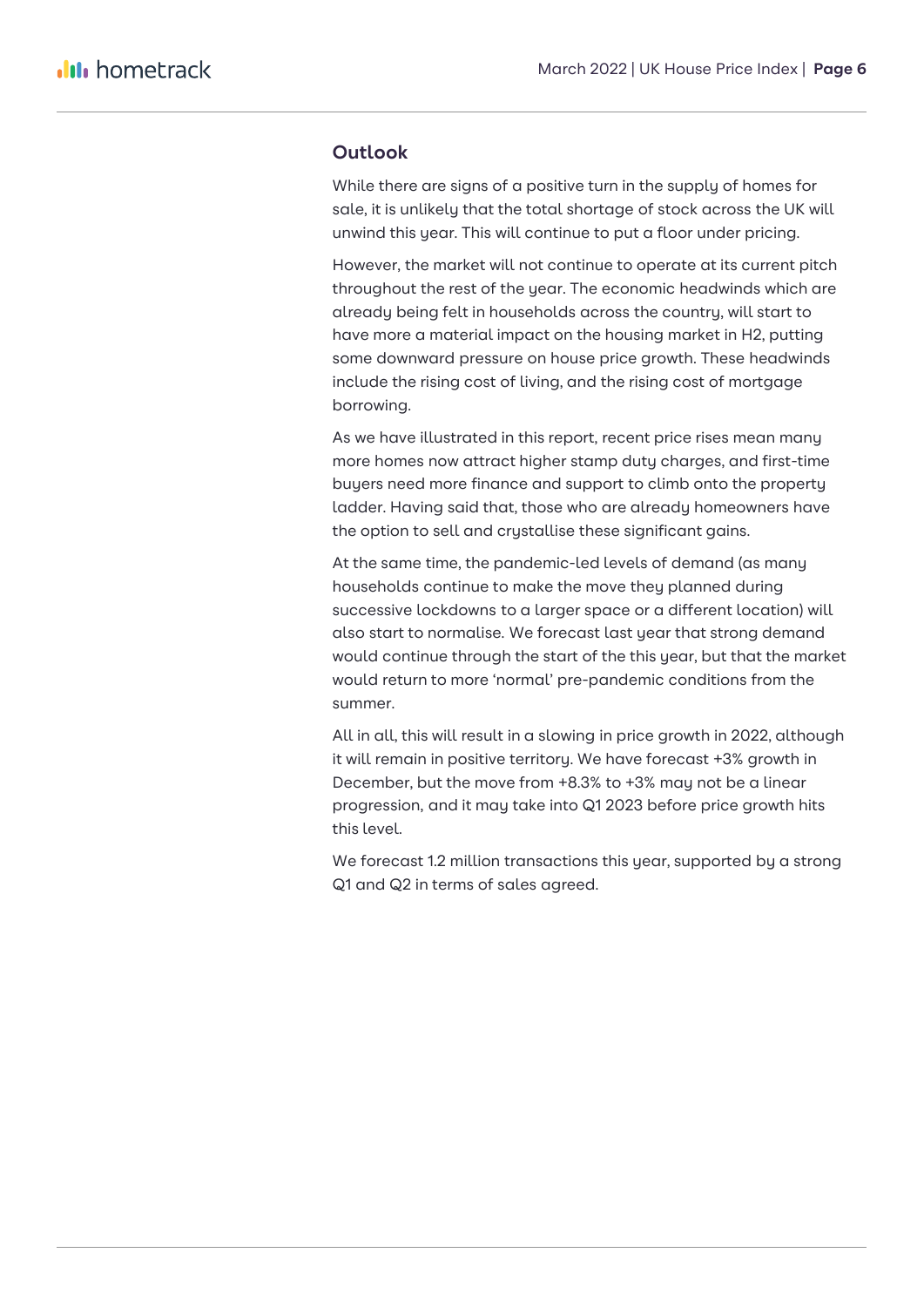#### **House Price Index – Country, region and city summary**

Note: The Zoopla house price index is repeat sales-based price index using sold prices, mortgage valuations and data for agreed sales. The index uses more input data than any other and is designed to accurately track the change in pricing for UK housing.